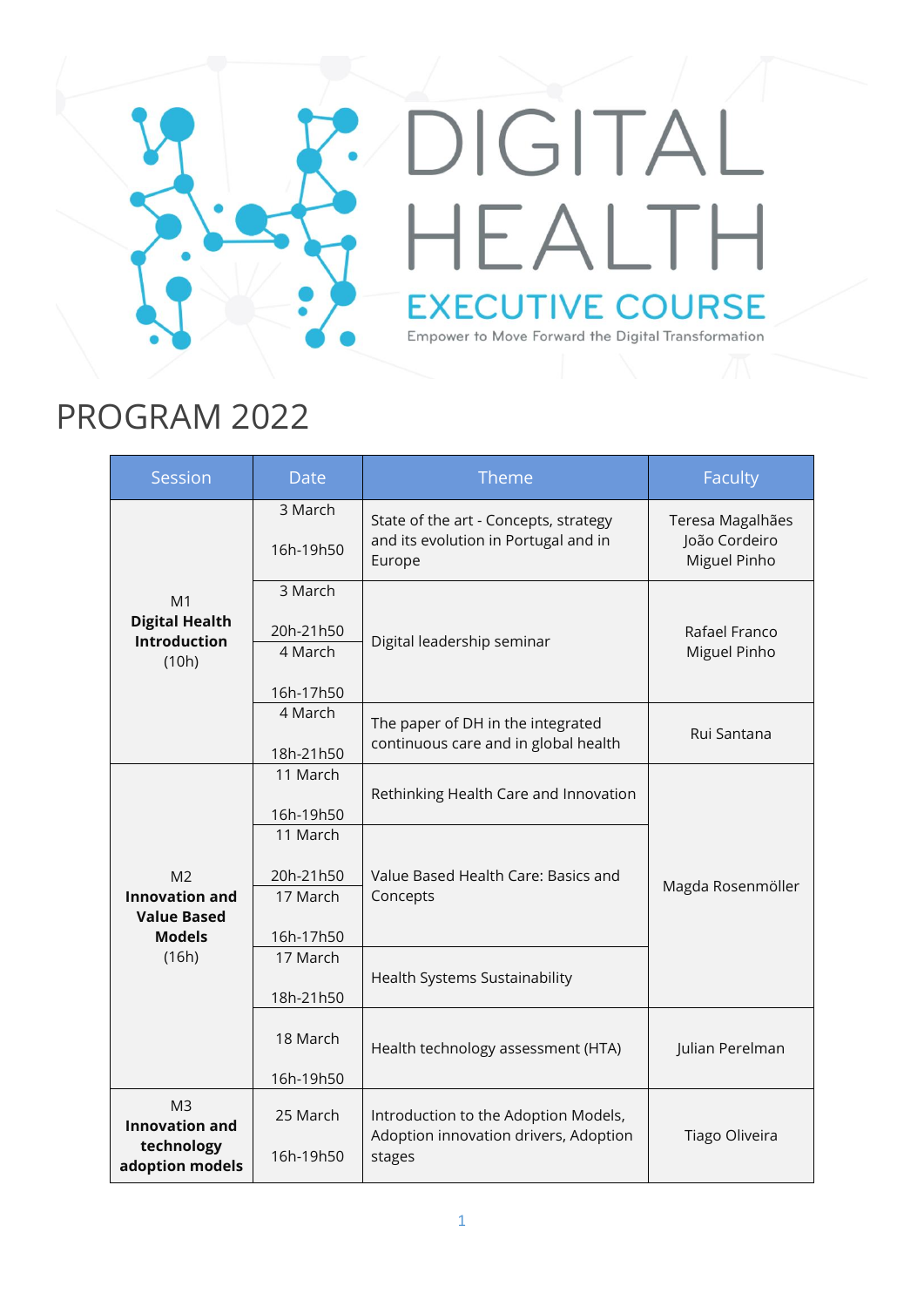| Session                                                                                  | Date                  | Theme                                                                                                                                                                                                                                                                                                                                                                                                                                                         | <b>Faculty</b>                      |
|------------------------------------------------------------------------------------------|-----------------------|---------------------------------------------------------------------------------------------------------------------------------------------------------------------------------------------------------------------------------------------------------------------------------------------------------------------------------------------------------------------------------------------------------------------------------------------------------------|-------------------------------------|
| (6h)                                                                                     | 1 April<br>16h-17h50  |                                                                                                                                                                                                                                                                                                                                                                                                                                                               | Tiago Oliveira                      |
| M4<br><b>Science and</b><br>technology -<br>ethical, legal and<br>social issues<br>(14h) | 25 March<br>20h-21h50 | Differences between ethics and the<br>law.<br>Introduction to applied ethics.                                                                                                                                                                                                                                                                                                                                                                                 |                                     |
|                                                                                          | 31 March<br>16h-21h50 | Autonomy, patient participation and<br>informed consent in the digital world.<br>Challenges to privacy and<br>confidentiality.<br>Healthcare access, equity in healthcare<br>and fair resource distribution in digital<br>health.<br>Case discussion.                                                                                                                                                                                                         | João Cordeiro                       |
|                                                                                          | 18 March<br>20h-21h50 | Data protection (legal aspects of digital<br>data)                                                                                                                                                                                                                                                                                                                                                                                                            | Paula Lobato<br>de Faria            |
|                                                                                          | 01 April<br>18h-21h50 | Regulatory process associated with<br>medical devices;<br>The European registration process<br>implementation of the quality<br>Management System;<br>Implementation of the risk<br>Management System                                                                                                                                                                                                                                                         | Célia Cruz                          |
| M <sub>5</sub><br><b>Practical design</b><br>thinking<br>workshops<br>(8h)               | 09 April<br>09h-18h00 | - Explain the methods, processes, and<br>key aspects of design thinking<br>- Investigate problems, develop<br>qualitative research methods, and<br>synthesize results as a platform to<br>create digital health solutions;<br>-Develop a deeper and more holistic<br>understanding of users and their<br>needs, motivations, and behaviors<br>- Participate in and lead digital health<br>innovation in a collaborative setting in<br>multidisciplinary teams | Guilherme Vitorino                  |
| M <sub>6</sub><br>eHealth digital<br>literacy<br>(2h)                                    | 28 April<br>16h-17h50 | Digital Health Literacy. Concepts and<br>practical applications                                                                                                                                                                                                                                                                                                                                                                                               | Magda Rosenmöller<br>Ana Rita Pedro |
| M7<br><b>Growing digital</b><br>health ventures<br>(4h)                                  | 28 April<br>18h-21h50 | Growth as a fundamental<br>project/company-wide mindset and<br>cultural trait that should permeate all<br>early-stage venture decisions relating<br>to technology, product, marketing,<br>data, regulation and funding.                                                                                                                                                                                                                                       | Gonçalo Vilaça                      |
| M <sub>8</sub><br>Sensors, Data,<br><b>Analytics and</b><br><b>Artificial</b>            | 29 April<br>16h-19h50 | Introduction to sensors for medical<br>devices in Digital Health towards<br>remote and real time monitoring of<br>patients                                                                                                                                                                                                                                                                                                                                    | Cláudia Delgado<br>Simão            |